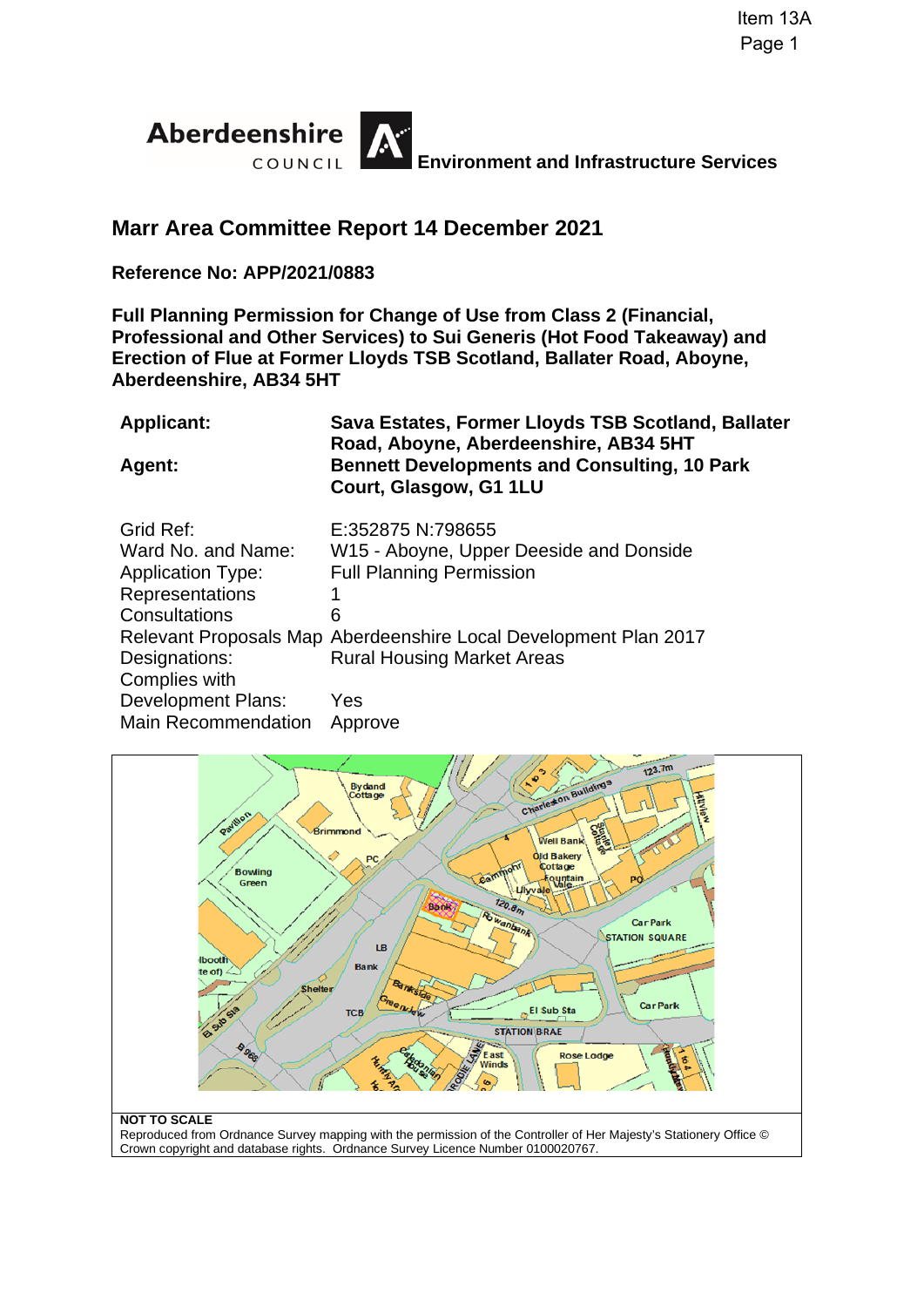# **1. Reason for Report**

- 1.1 The Committee is able to consider and take a decision on this item in terms of Section B.8.1 of Part 2A List of Committee Powers and Section C.3.1g of Part 2C Planning Delegations of the Scheme of Governance as there is an unresolved objection from a consultee.
- 1.2 The Head of Finance and Monitoring Officer within Business Services have been consulted in the preparation of this report and had no comments to make and are satisfied that the report complies with the Scheme of Governance and relevant legislation.

# **2. Background and Proposal**

- 2.1 Full Planning Permission is sought for the change of use from a vacant bank (Class 2) to a Hot Food Takeaway (Sui generis) and the erection of a flue, at The Former Lloyds TSB Bank, Ballater Road, Aboyne. The application property is a single storey relatively modern detached building with a footprint of approximately 127sqm. The building has a slated multi pitch roof, located on the corner of Ballater Road and Station Brae. It is also within the town centre and conservation area of Aboyne, at the end of a row of two storey traditional buildings.
- 2.2 The buildings along Ballater Road have retail units on the ground floor and residential flats above, that front onto Ballater Road. The building is bounded by a hairdresser, (Myloka Hair Design) and then a residential property called Rowanbank which is 10-15m to the south east. To the southwest, separated by a lane, is an Indian restaurant and takeaway (Nurtaj), with a convenience store and deli, pet shop and tea room further along Ballater Road. There is a parking area to the front adjacent to Ballater Road, and to the northeast on the opposite corner of Station Brae is further shops and a chemist.

# **History**

2.3 The previous consents on the site concern the erection of signage for the Former Bank under applications APP/2006/4403 and APP/2012/3586. The most recent application on the site was withdrawn in April 2021, for change of use to a restaurant (class 3) by the same developer under APP/2021/0677.

# Proposal

2.4 Permission is sought to change the current use of the building from class 2 use to a sui generis hot food takeaway. The only proposed alteration to the exterior of the building is the installation of a flue for the kitchen extraction system. Initially the proposal included the erection of an industrial style extraction system and flue on the southwest/side elevation of the building. Following comments from the Planning service relating to the prominence and potential visual impact, this has been removed, as it would have negatively impacted on the conservation area due to the building's prominent location on Ballater Road. Revised plans have been submitted for a low-level discharge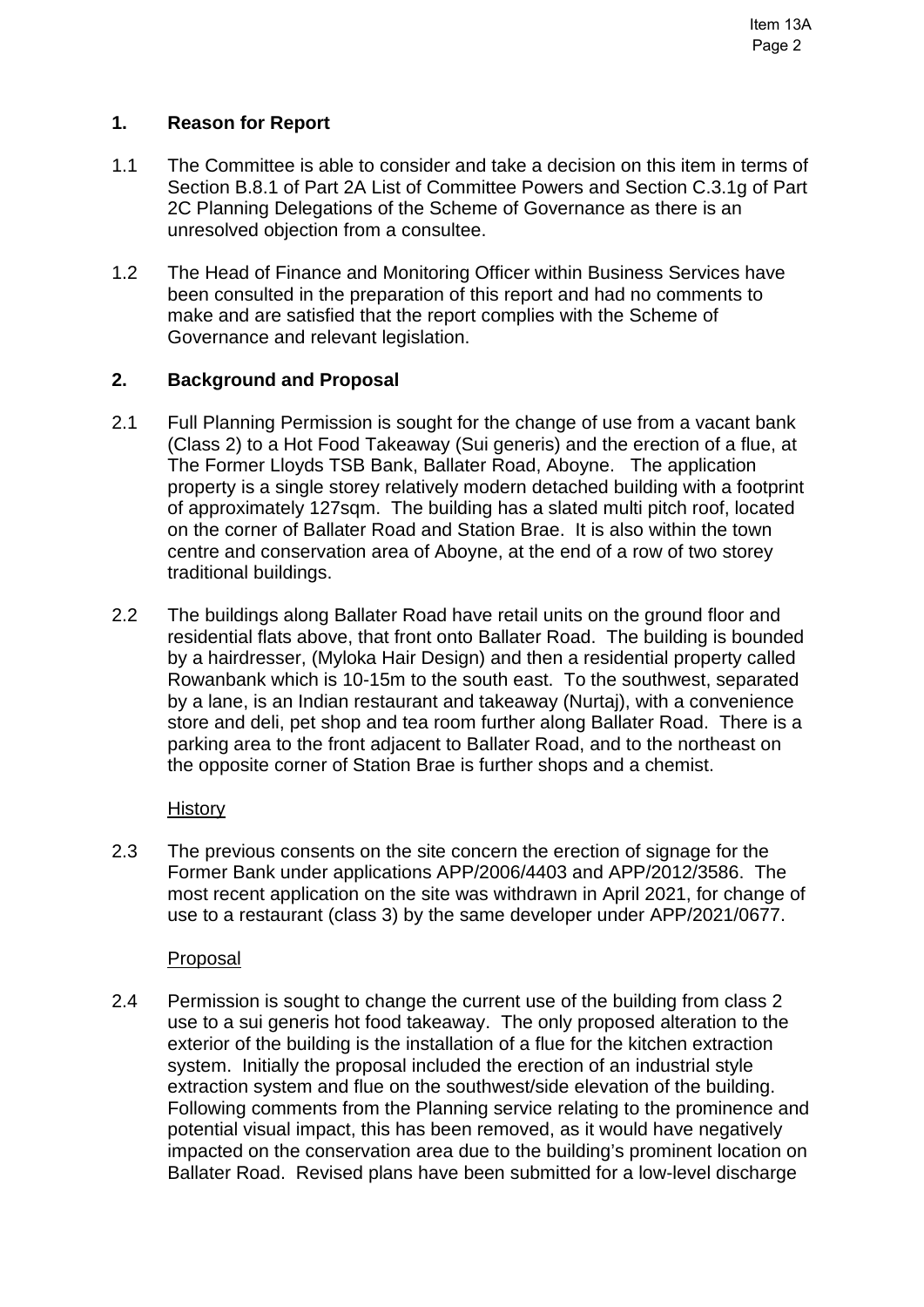kitchen extraction system to be installed on the southeast/rear elevation of the building. This will take the form of a galvanised steel terminal grill measuring 750mm x 360mm above the existing louvred screen for the store adjacent the rear door, with a small flue projecting no more than 1metre above the eaves height of the building. In addition to the amendments to the extraction system, the Acoustic and Odour Impact Reports have been revised to take account of the alterations in the proposed system and position.

- 2.5 Internal alterations are required to remove an internal wall to create a small storeroom and hallway, and the customer area will be reduced to install a servery. The former cashier's room will be converted into the kitchen/preparation area, with a freezer/chill area off it, and the existing staff room will remain, with a rear hallway created to the waste/recycling storage area at the rear entrance.
- 2.6 The proposed opening hours are as follow;
	- 10.00 23.00 Sunday to Thursday and
	- $\bullet$  10.00 00.00 on Friday and Saturday
- 2.7 Access to the premises is by the main entrance from Ballater Road. The building is to be serviced as existing in terms of water infrastructure, with a public supply and drainage discharging to the public sewer.
- 2.8 The application is supported by the following reports;-

**Planning Statement (Bennett Developments and Consulting)** – The report explains the rationale for the change of use to a Hot Food Takeaway service and the author's justification for it.

- It will introduce a retail function
- Will maintain the existing access
- Existing parking on site
- Addition of extraction flue on rear
- Will offer employment opportunities
- Contribute to evening economy
- Refuse will be stored within the premises
- Confirmation of opening hours;-
	- $\bullet$  10.00 23.00 Sunday to Thursday &
	- $\bullet$  10.00 00:00 Friday and Saturday

**Acoustic Report and Noise Control Advice,** *(McIntyre Acoustics, dated 2 June 2021) -* The cooking area extract vent has been identified as the main noise source form this development. The use of low noise fan technology is proposed to reduce the impact.

**Addendum - Acoustic Report and Noise Control Advice** *(McIntyre Acoustics, dated 27th August 2021) -* Following slight alterations to kitchen extract vent location, noise impacts have been reassessed. The results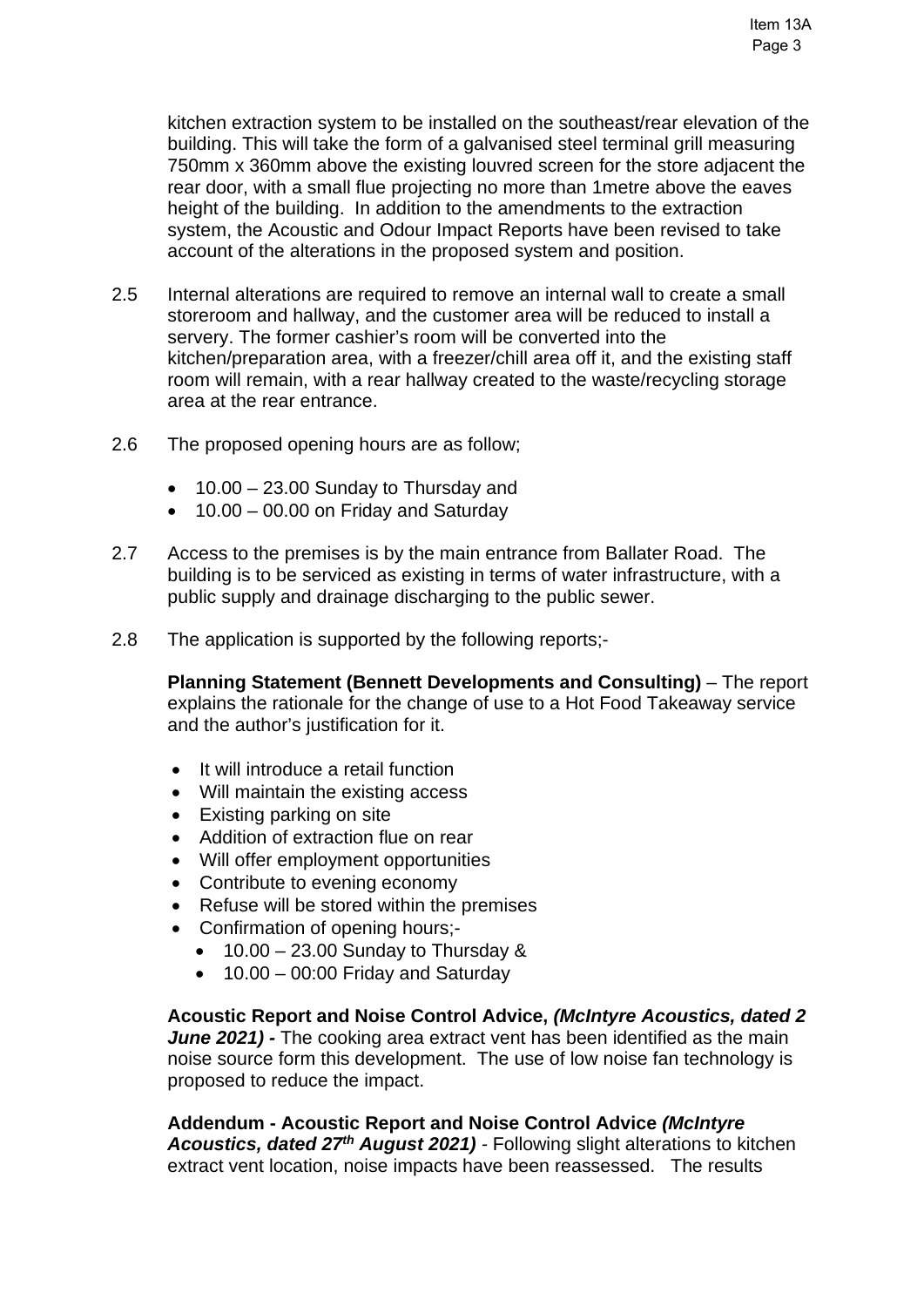indicated that the cumulative change from the original noise impact calculation is that moving the kitchen vent 5m closer (+2dB) (at 28m to nearest residential receptor window) but including additional ductwork results in an overall quieter noise impact than that presented in the original acoustic report. The amended vent position will still ensure the target noise level of NR25 is met.

**Revised Odour Impact Assessment, (ethos environmental, dated September 2021) -** The ventilation design and odour abatement plant has been modified and includes emission 1m above eaves, efflux velocity in range 6-7m/s, preliminary filtration and filter abatement technology. The report

concludes the odour abatement technology will be sufficient to ensure no loss of amenity arising due to odour for the nearest residential and commercial receptors.

**Proposed Ventilation System -** Details of kitchen canopy system, filtration, fan and discharge system.

# **3. Representations**

- 3.1 A total of 1 valid representation (1 objection) have been received as defined in the Scheme of Governance. This does not include multiple representations from the same household which equate to 1 letter in total. All issues raised have been considered. The letters raise the following material issues:
	- Impact on conservation area
	- Amenity impacts due to traffic noise and opening hours
	- Smells & odour impact
	- Noise impact
	- Extra traffic causing parking issues
	- Proposed use will have impact on shared drainage

# **4. Consultations**

# Internal

- 4.1 **Environment and Infrastructure Services (Environment Natural heritage)** has commented that as the building is relatively modern therefore a Bat Survey will not be required.
- 4.2 **Environment and Infrastructure Services (Environment Built heritage)** has commented that although the building is not traditional, the slated pitched roof is uninterrupted which is welcomed. The initial large bulky flue is unattractive and would not protect the special character of the conservation area. Following revisions, the alternative design offers a more discreet approach and is acceptable.
- 4.3 **Environment and Infrastructure Services (Environmental Health)** stated that following submission of 'Acoustic report and noise control advice' & 'Addendum' (2 June & 27 August 2021) and 'Revised Odour Impact Assessment' (September 2021), The Service is content that the proposals can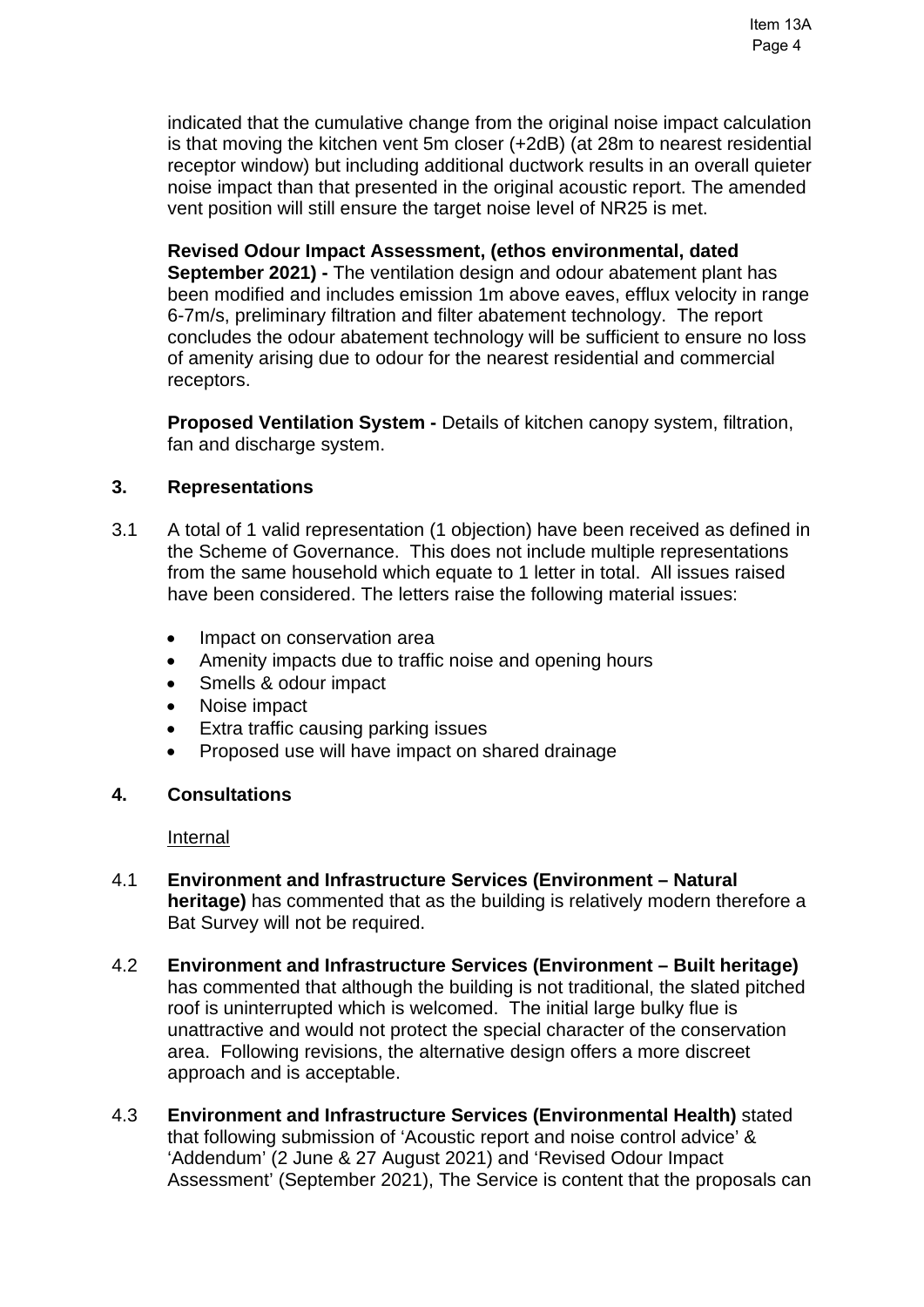be developed without a significant detriment by reason of noise and odour emissions to the amenity of others. In the event of the application being approved the incorporation of a suspensive condition for details of the odour control system will ensure compliance with Policy P4.

- 4.4 **Environment and Infrastructure Services (Roads Development)** has no objection, as the change of use will generate similar numbers of customers to the pre-existing use.
- 4.5 **Environment and Infrastructure Services (Waste Management)** has no objection.
- 4.6 **Mid Deeside Community Council** have made a number of comments as follows;
	- The building is prominent in the centre of the village and should be converted to a use that will attract a vibrant business and enhance the vitality and viability of the village.
	- Impact on the character of the Aboyne Conservation Area.
	- Impact on Ballater Road frontage.
	- Prominent external flue posing significant visual impact on the character of the conservation area.
	- Potential nuisance from litter and odours.
	- Signage and external decoration need to enhance the conservation area and not detract from it.
	- Opening hours should be restricted to match other premises, to protect amenity.

# **5. Relevant Planning Policies**

#### 5.1 Scottish Planning Policy

The aim of the Scottish Planning Policies is to ensure that development and changes in land use occur in suitable locations and are sustainable. The planning system must also provide protection from inappropriate development. Its primary objectives are:

- to set the land use framework for promoting sustainable economic development;
- to encourage and support regeneration; and
- to maintain and enhance the quality of the natural heritage and built environment.

Development and conservation are not mutually exclusive objectives; the aim is to resolve conflicts between the objectives set out above and to manage change. Planning policies and decisions should not prevent or inhibit development unless there are sound reasons for doing so. The planning system guides the future development and use of land in cities, towns and rural areas in the long term public interest. The goal is a prosperous and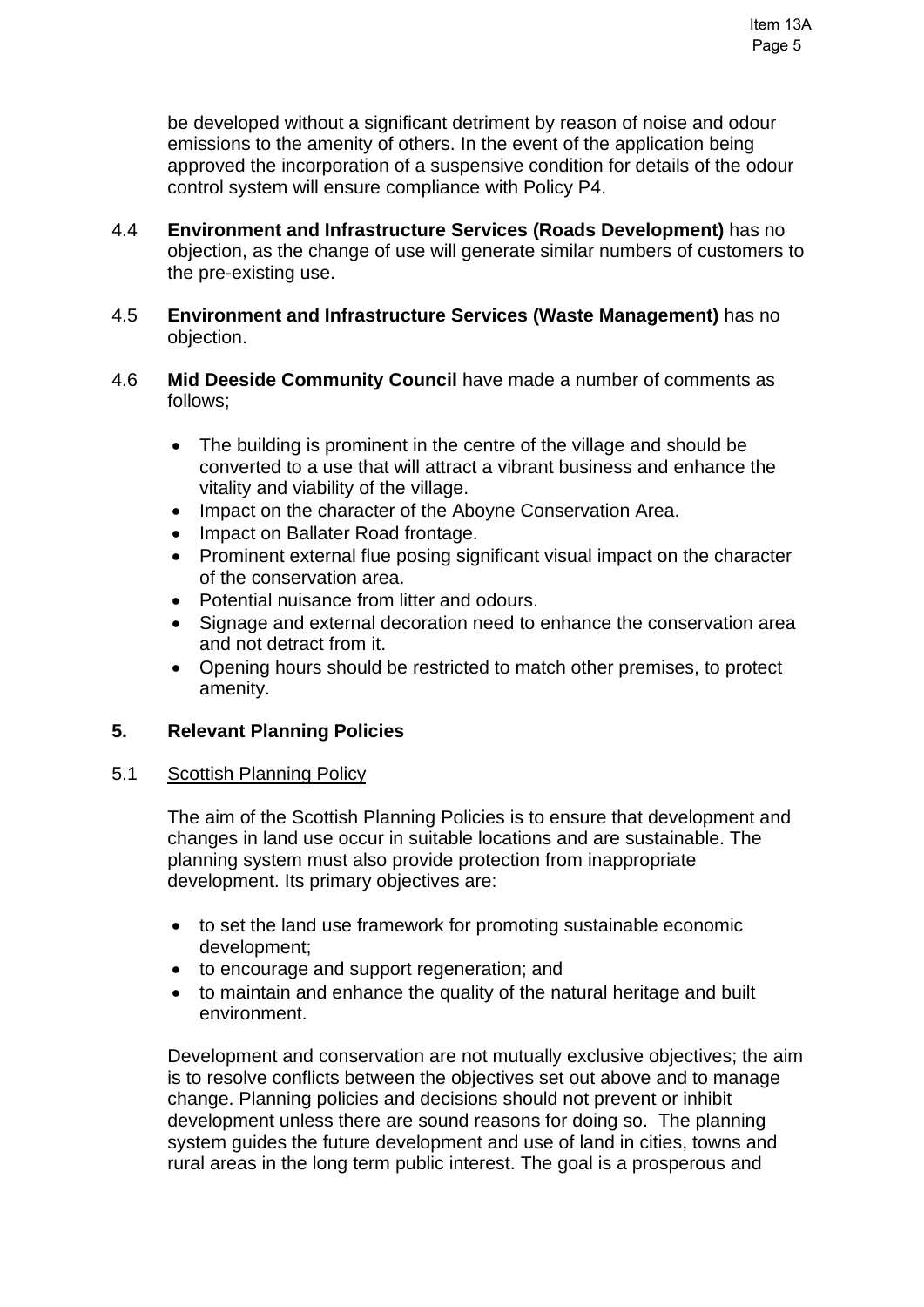socially just Scotland with a strong economy, homes, jobs and a good living environment for everyone.

#### 5.2 Aberdeen City and Shire Strategic Development Plan 2020

The Strategic Development Plan was approved on 12 August 2020.

The purpose of this Plan is to set a clear direction for the future development of the City Region. It sets the strategic framework for investment in jobs, homes and infrastructure over the next 20 years. All parts of the Strategic Development Plan area will fall within either a strategic growth area or a local growth and diversification area. Some areas are also identified as regeneration priority areas. There are also general objectives identified. In summary, these cover promoting economic growth, promoting sustainable economic development which will reduce carbon dioxide production, adapt to the effects of climate change and limit the amount of non-renewable resources used, encouraging population growth, maintaining and improving the region's built, natural and cultural assets, promoting sustainable communities and improving accessibility in developments.

The Aberdeenshire Local Development Plan 2017 will continue to be the primary document against which applications are considered. The Aberdeen City & Shire SDP 2020 as approved forms part of the Development Plan.

#### 5.3 Aberdeenshire Local Development Plan 2017

Policy B2 Town centres and office development Policy P1 Layout, siting and design Policy P3 Infill and householder developments within settlements (including home and work proposals) Policy P4 Hazardous and potentially polluting developments and contaminated land Policy HE2 Protecting historic and cultural areas Policy RD1 Providing suitable services

#### 5.4 Proposed Aberdeenshire Local Development Plan 2020

Aberdeenshire Council on 5 March 2020 resolved to agree the Proposed Aberdeenshire Local Development Plan (LDP) 2020 as the 'settled view of the Council' on what the final adopted content of the LDP 2021 should be. A period during which representations on the Proposed LDP 2020 could be made took place between 25 May and 31 July 2020.

The Proposed LDP 2020 is a material consideration in the determination of planning applications. The Planning Authority must therefore assess what weight it should have in the context of this particular application. The Proposed LDP has been subject to public scrutiny and has now been submitted for Examination by an independent Reporter. Nevertheless, it is considered that the level of weight that should be applied to the Proposed LDP 2020 remains as not significant at this time. The Aberdeenshire LDP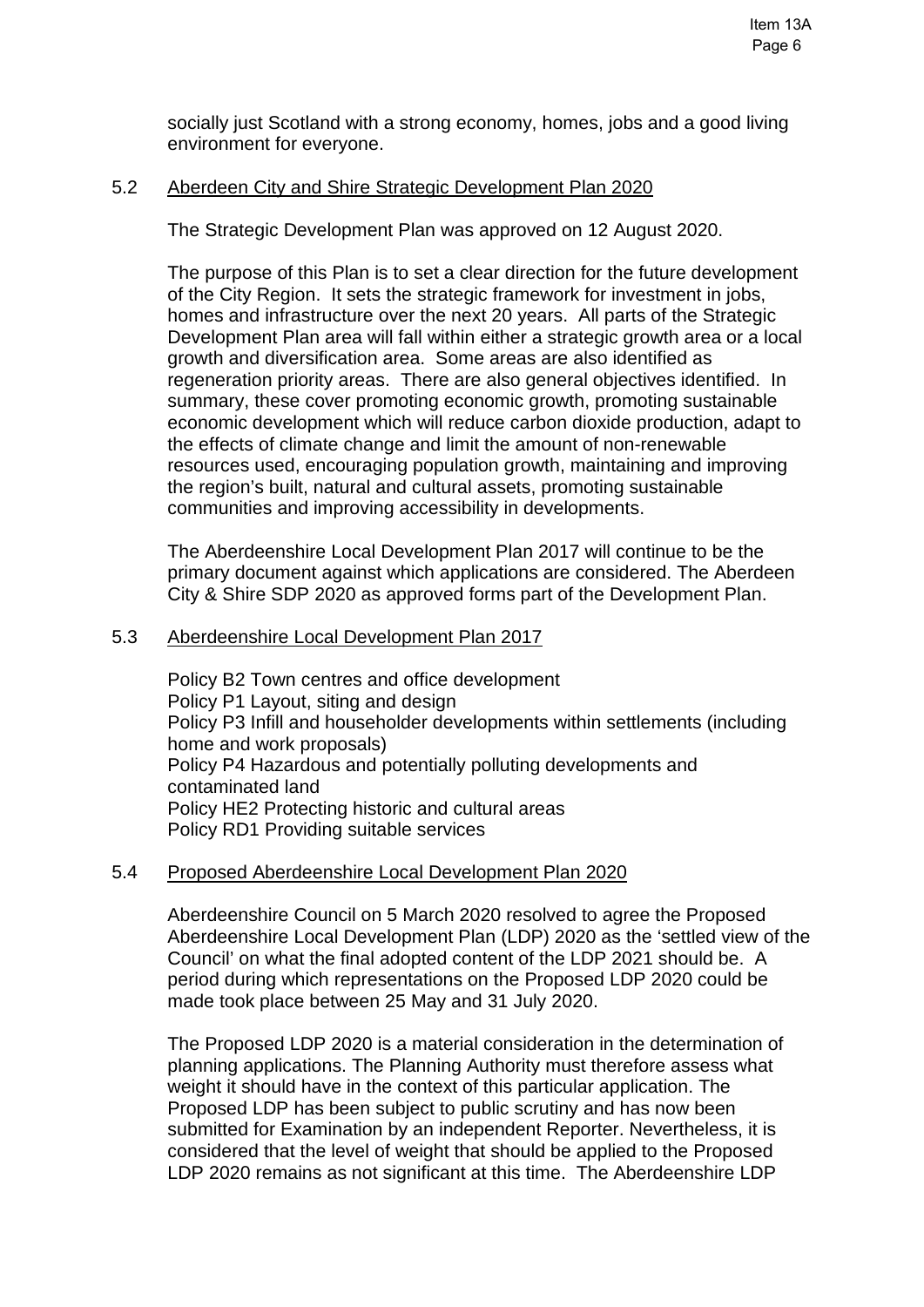#### 5.5 Other Material Considerations

Town and Country Planning (General Permitted Development) Scotland) Order 1992 as amended – Part 3 Changes of Use and Part 2A Shops or Catering, Financial or Professional Services Establishments.

### **6. Discussion**

6.1 The main issues in the determination of this application are whether the new use to a hot food takeaway is appropriate at this location within the settlement, whether the proposed use would have a detrimental impact on the existing amenity of the neighbouring residents, and whether the proposed alterations reflect the character and appearance of the Aboyne Conservation Area.

#### Principle of Development

6.2 The proposed change of use as described in section 2 above, is in a town centre location, with minimal external changes to the frontage of the building. The building is located in the designated town centre and is within reasonable walking distance of bus stops and has a public car parking area opposite, on Ballater Road. As already mentioned in section 2, the surrounding uses within the town centre are a mix of retail and business use with residential and office uses on upper floors. In this regard, the principle of a change of use from class 2 use to a hot food takeaway use is in keeping with the scale and function of the town as a local hub of services and amenities. The proposal will allow for the continued use of the vacant unit within the settlement. Therefore it is the opinion of the Planning Service that in principle, the proposed change of use is compliant with Policy B2 and Policy P3 of the Aberdeenshire Local Development Plan 2017.

#### Layout, siting and design

6.3 The proposed alterations to the exterior of the building for ventilation purposes are small scale and would have little impact on the visual appearance of the building or amenity. Overall, this revision is considered to be a positive change (from the initial industrial style flue) which can be fully supported in terms of the layout, siting and design of the building. The proposed alterations are all to be contained on the southeast/rear elevation, which will be hidden from public view and not visible from the front of the building. The Planning Service is satisfied that the small addition of an external flue on this secondary elevation is accepted. As such, the character and setting of the Aboyne Conservation Area would be unaffected by this development. On this basis the application can be supported in terms of Policy P1 and Policy HE2 of the Aberdeenshire Local Development Plan 2017.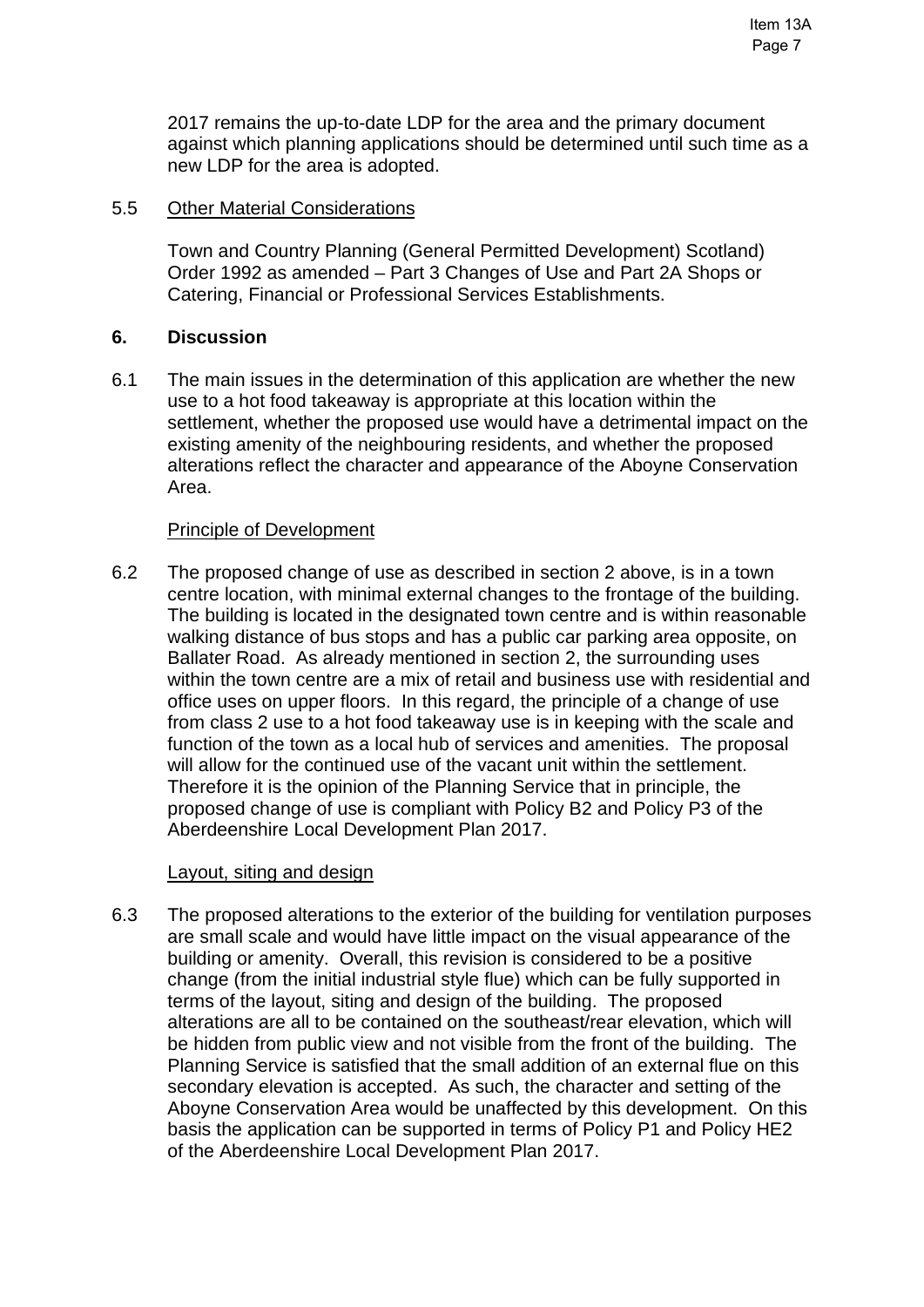- 6.4 Mid Deeside Community Council have some reservations on the impact the proposed internal use could have on the frontage of the building, particularly the proposed storage room and windows that face Ballater Road. The internal configuration is functional for the new use, and with no exterior changes to fenestration or means of access, subsequently the proposal is not considered to impact on the character or setting of the building.
- 6.5 The developer has been made aware that any proposed signage requires to be dealt with under a separate application for Advertisement Consent. The signage should be sympathetic to the surroundings, whilst respecting and improving the visual qualities and character of the building and its contribution to the conservation area, but any forthcoming application will be treated on its own merits and is not material to the determination of this application. Likewise, the new proprietor of the premises should note, if any alterations to the external decoration are proposed (such as painting the exterior facade, alterations to windows etc.) this will require a separate planning application, due to its siting within the conservation area. This too would be treated on its own merits should any application come forward, and would have to ensure any changes will enhance and protect the appearance of the conservation area with regards to Policy HE2 of the Aberdeenshire Local Development Plan 2017.

### **Amenity**

6.6 The impact of the proposed use on the amenities of the area would be no more significant than that of the other non-domestic uses in the area, such as public houses, takeaways and restaurants all within the town centre. The proposed use is considered compatible with surrounding land uses, as it contributes to the mix uses on offer.

#### Noise and Odour Impact

- 6.7 As the site is within an area of mixed use a certain degree of noise may be expected in this busy town centre location. Due to the nature of the proposed use, which will involve the preparation of food on site, Environment and Infrastructure Services (Environmental Health) were consulted. The proposal requires the installation of extract and air intake vents in order to control odour mitigation. The supporting reports (outlined in paragraph 2.7) outline the potential noise and odour impacts the proposal may have on adjacent land uses and properties, as a result of the proposed ventilation required for the change of use.
- 6.8 The proposal will involve the use of a low noise kitchen extraction system three options were presented with 'Vent-Axia Black Sabre Fan' the preferred option. The potential noise impact has been calculated for all three options within the Acoustic Report submitted. The closest residential property is Rowanbank) located 10-15m to the southeast. The closest habitable noise sensitive rooms are the living room and 1<sup>st</sup> floor bedroom measured at 28m. By moving the outlet for the proposed kitchen extract fan to the rear elevation, the Addendum Report concludes that the ventilation system will result in an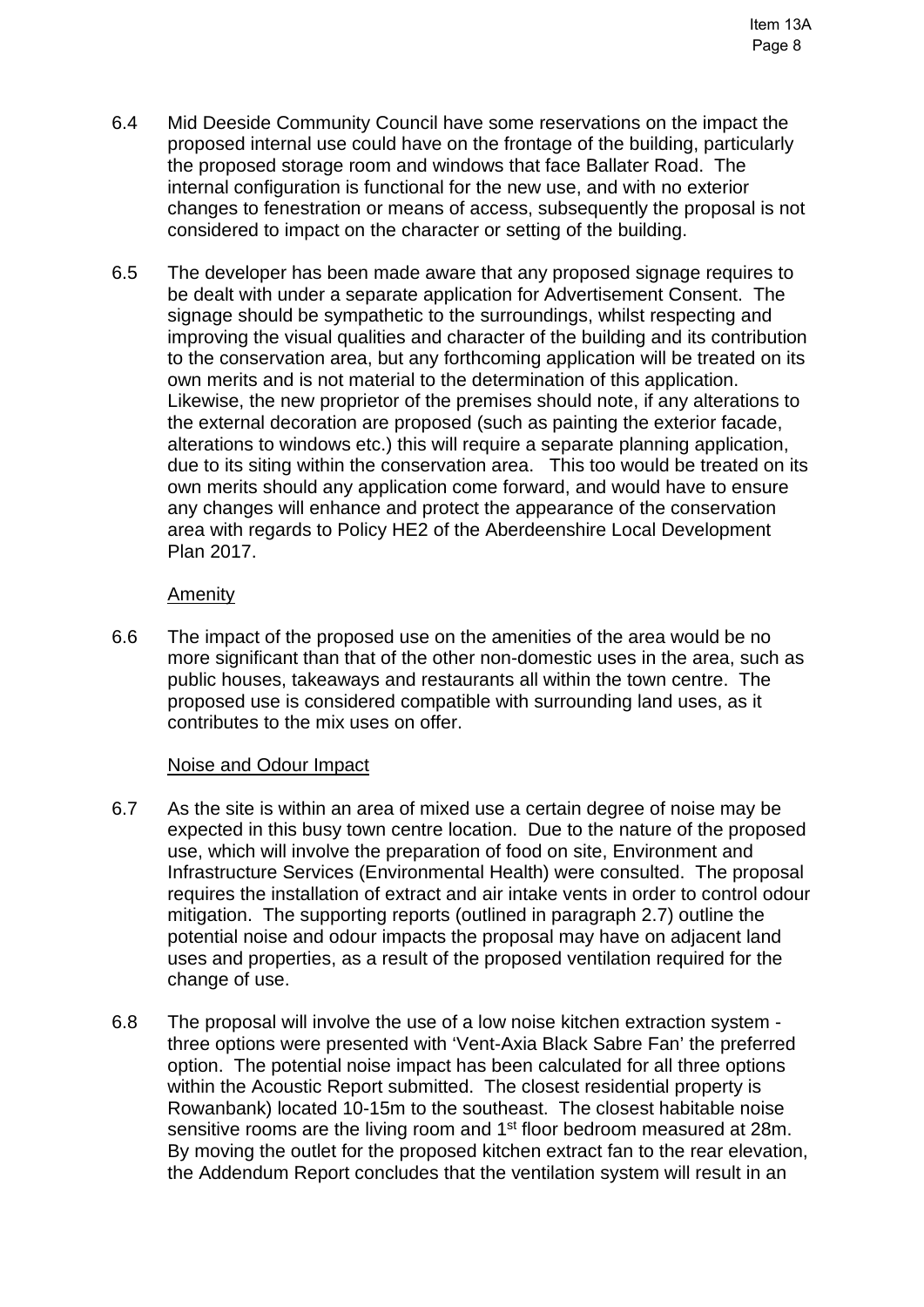overall quieter noise impact than was originally presented with the industrial flue. The system will be below the target of NR25 curve for ventilation noise at Rowanbank.

- 6.9 Overall, Environment and Infrastructure Services (Environmental Health) is content that the Acoustic and Odour Impact Assessment Reports show, in principle, the proposals can be developed without a significant detriment to the amenity of others subject to conditions. As no firm proposal was submitted for the specific extraction equipment the service recommends a condition is attached regarding the provision of details of the odour control system.
- 6.10 The Planning Service notes that the escape of odour from the premises resulting from normal use (the opening of doors to access the premises, for example) cannot be controlled, and together with increased footfall and increased traffic these amenity losses are an inevitable consequence of the operation of the business. Environment and Infrastructure Services (Environmental Health) response does not consider any loss of amenity resulting from this. However, they do advise that properly applied control measures will limit any noise and odour amenity loss to a reasonable level. Any behavioural issues, such as anti-social behaviour or littering, are not something that can be controlled through planning.
- 6.11 Mid Deeside Community Council and a neighbour have raised concern regarding noise resulting from extra traffic generated by the new use and noise from cars and people using the hot food take-away. In terms of traffic and parking, the use will not generate more traffic than the pre-existing use, however it is noted there may be peak times of activity that differ to the past use. However ample parking exists in the vicinity, and the short-stay nature of the collection of food would see vehicles move on promptly.
- 6.12 It is unlikely the proposal would have a significant detrimental impact on the amenity of the locality by way of noise or odours. Irrespective of planning permissions in place, the applicant / proprietor of the business would also be subject to separate public order legislation regarding noise levels. Considering the relevant Environmental Health / Public Order legislation and the proposed conditions to protect noise nuisance emanating from the premises, it is expected the residential amenity of the locality will be suitably protected.
- 6.13 Therefore, the Planning Service consider that the development can be controlled to protect amenity through relevant conditions relating to noise curve limitations and compliance with the reports, allowing the proposal to accord with Policy P4 of the Aberdeenshire Local Development Plan 2017

#### Anti-social Behaviour

6.14 It is recognised that any form of retail or commercial venture within a settlement is typically associated with noise, irresponsible behaviour and littering. In terms of potential issues associated with anti-social behaviour and/or littering this is primarily a matter for Police Scotland. The Planning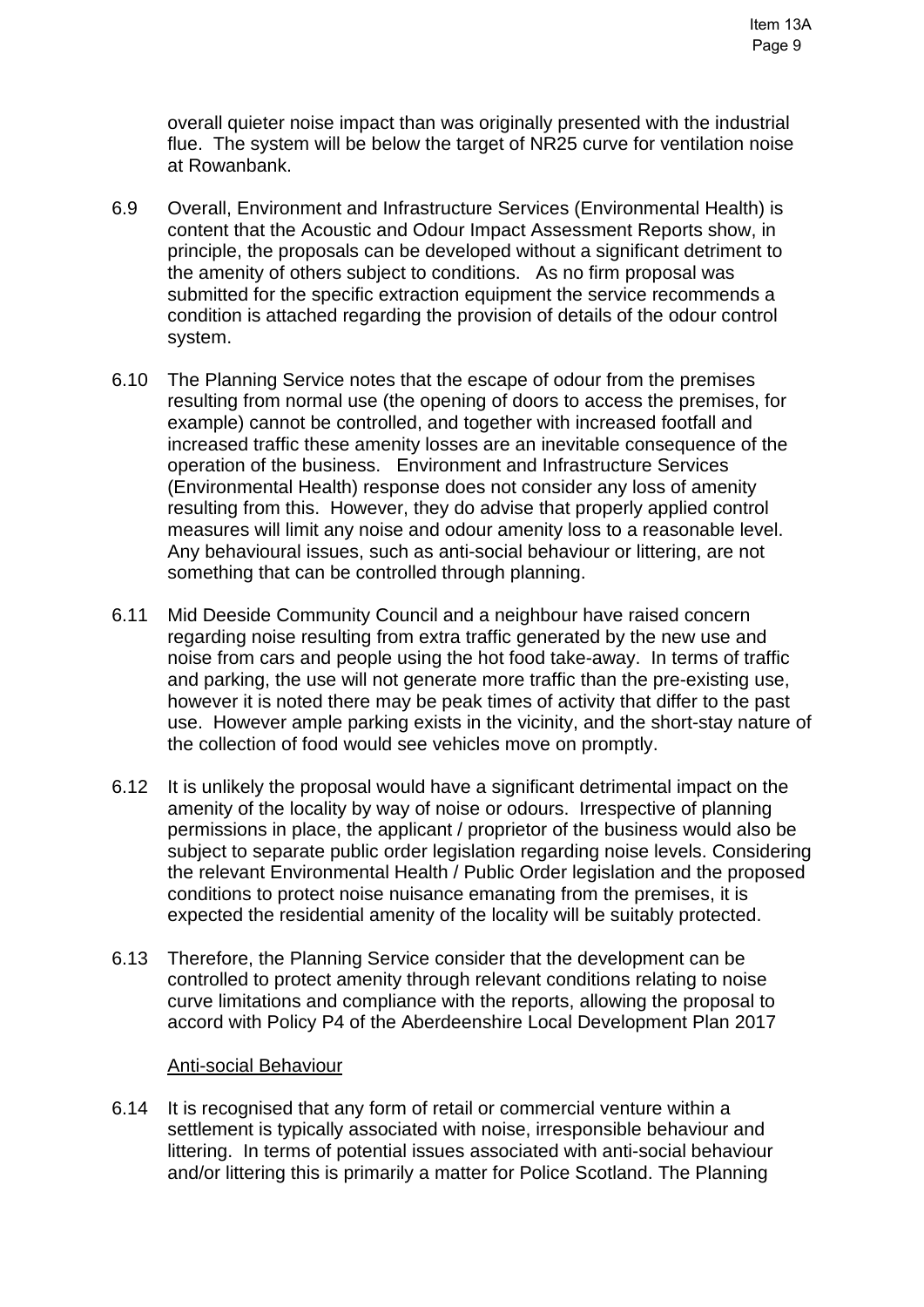Service is not in a position to pre-empt the behaviour of what may or may not be attributable to patrons of the premises. As stated above the application site is in close proximity to other hot food takeaways, public houses and restaurants. The development if properly managed and operated should pose no risk to the amenity of neighbour properties in this regard.

### Opening Hours

6.15 The proposed opening hours are specified in paragraph 2.5, and with the applicant wishing to open beyond 23.00 on 2 days a week (Friday & Saturday) it would require a 'Late Hours Catering Licence' under separate legislation through Legal and Governance (Licensing). Considering there are relevant Environmental Health / Public Order legislation along with the proposed conditions to protect noise nuisance emanating from the premises, it is expected the residential amenity of the locality will be suitably protected. Furthermore, the revised Acoustic and Odour Impact Assessment Reports demonstrates that the proposal will not be to the detriment of any residential amenity in compliance with Policy P4 as discussed above.

#### Technical considerations

- 6.16 Turning to Policy RD1, traffic congestion, lack of parking and road safety were raised in a letter of objection. However, Environment and Infrastructure Services (Roads Development) raise no concerns with this development, as they consider that there is no worsening at the site from the previous use as a bank. The proposed use as a hot food take-away will generate similar numbers of customers and parking is currently available opposite the site. Therefore, the development would not generate a significant impact with regards to traffic, it is considered to be in compliance with Policy RD1 of the Aberdeenshire Local Development Plan 2017.
- 6.17 While it is recognised that the street maybe congested at times, planning applications are not a solution to remedy existing problems, and the Planning Service cannot control the actions of individual road users.
- 6.18 No alterations to the water supply or drainage are proposed, and therefore the site can be considered to be adequately serviced as existing in line with Policy RD1. Nevertheless, a comment has been made from a representation that there is concern the proposed use will impact on shared drainage. Scottish Water (under the provisions of the Sewerage (Scotland) Act 1968) regulates the discharge of all manner of waste, including liquid waste, into their sewerage system.
- 6.19 Furthermore, the reports submitted cater for a preliminary and secondary filtration system that caters for the disposal of fatty substances. Also Building regulations (Building (Scotland) Regulations 2004), set out technical requirements (3.7) in relation to wastewater drainage and requires that;- *"Every wastewater drainage system serving a building must be designed and constructed in such a way as to ensure the removal of wastewater from the building without threatening the health and safety of people in or around the*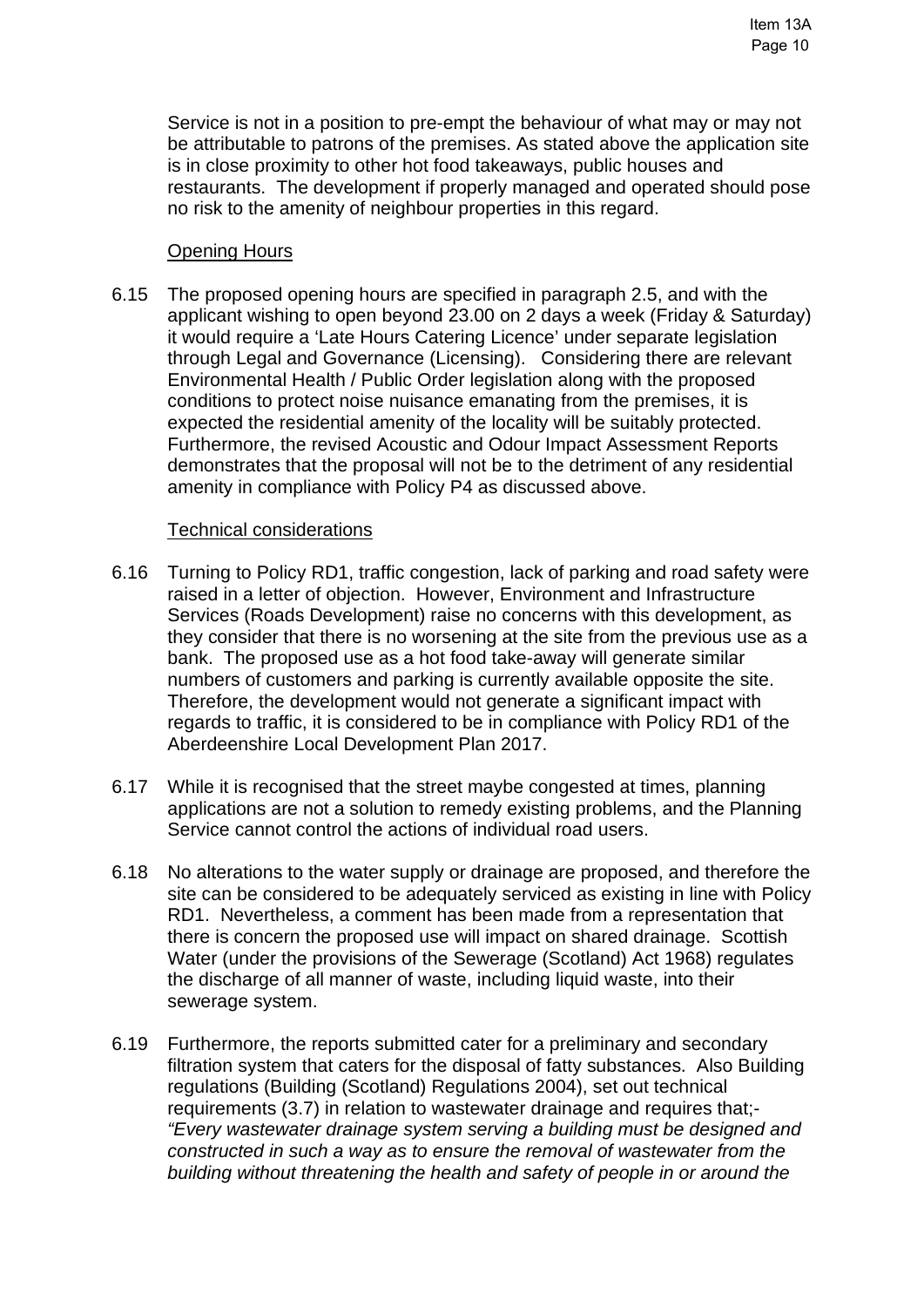*building, and that facilities for the separation and removal of oil, fat, grease and volatile substances from the system are provided…"* 

6.20 In terms of recycling and waste from the premises, internal storage is proposed within the building which can be accessed to the rear of the building. Commercial waste arrangements will be required to be made with the Council's Waste Management service.

#### **Conclusion**

- 6.21 The proposed use of a hot food takeaway would constitute a further commercial use within a defined town centre and would reuse an existing prominent retail unit, which is currently vacant on Ballater Road. The proposal could contribute to increased footfall within the area creating a positive impact on the vitality and viability of the centre. There is ample access to various transport options and the premises can be accessed on foot. It must be noted that it is not the role of the Planning Service to manage alleged saturation of this type of business, nor competition between them.
- 6.22 In conclusion, the proposed change of use is considered an appropriate infill use in the Aboyne Town Centre and the character and setting of the Aboyne Conservation Area would be unaffected by the proposal. The development is not considered to result in an adverse amenity impact as noise and odour control measures proposed, and appropriate conditions would limit any amenity loss to that which is reasonably tolerable. As such, the proposal complies with all relevant policies contained within the Aberdeenshire Local Development Plan 2017, and is therefore recommended for approval, subject to appropriate conditions.

#### **7. Area Implications**

7.1 In the specific circumstances of this application there is no direct connection with the currently specified objectives and identified actions of the Local Community Plan.

#### **8. Implications and Risk**

- 8.1 An integrated impact assessment is not required because the granting or refusing of the application will not have a differential impact on the protected characteristics of the applicant or any third parties.
- 8.2 There are no staffing and financial implications.
- 8.3 There are no risks identified in respect of this matter in terms of the Corporate and Directorate Risk Registers as the Committee is considering the application as the planning authority in a quasi-judicial role and must determine the application on its own merits in accordance with the Development Plan unless material considerations justify a departure.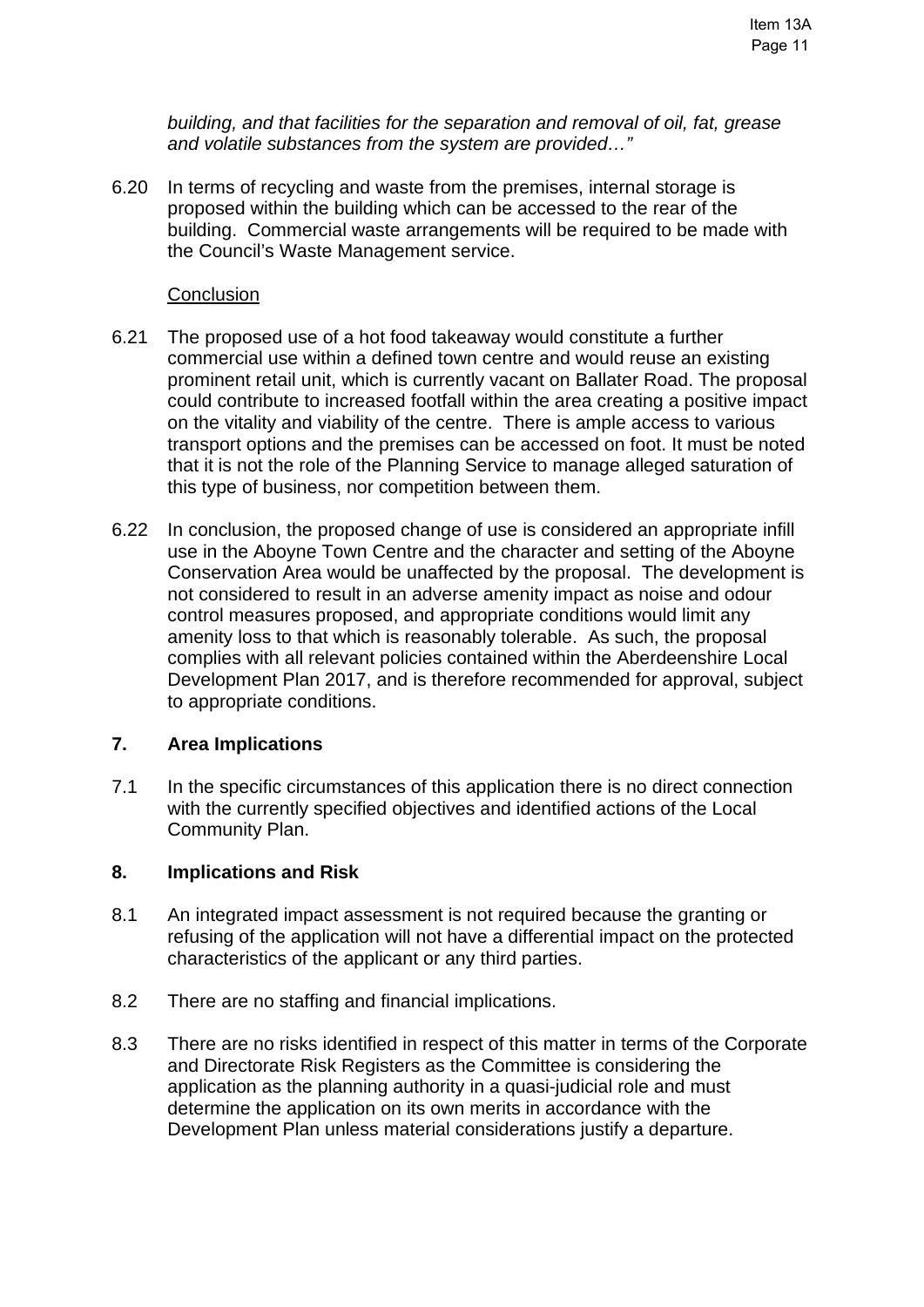#### **9. Sustainability Implications**

9.1 No separate consideration of the current proposal's degree of sustainability is required as the concept is implicit to and wholly integral with the planning process against the policies of which it has been measured.

### **10. Departures, Notifications and Referrals**

10.1 Strategic Development Plan Departures

None

### 10.2 Local Development Plan Departures

None

- 10.3 The application is not a Departure from the Local Development Plan (and/or) Strategic Development Plan and no departure procedures apply.
- 10.4 The application does not fall within any of the categories contained in the Schedule of the Town and Country Planning (Notification of Applications) (Scotland) Direction 2009 and the application is not required to be notified to the Scottish Ministers prior to determination.
- 10.5 The application would not have to be referred to Infrastructure Services Committee in the event of the Area Committee wishing to grant permission for the application.

### **11. Recommendation**

#### **11.1 GRANT Full Planning Permission subject to the following conditions:-**

- 01. The proposed development shall not be brought into use unless details of the odour control system (incorporating treatment and extraction of fume) to be installed have been submitted to and approved in writing by the planning authority. The design of the proposed system shall have regard to:
	- 1) The Odour Impact Assessment, dated September 2021 (reference P8439.02); and
	- 2) The "Acoustic report and noise control advice", dated 2 June 2021 & Addendum, dated 27th August 2021, all documents comprising part of the planning application.

 Reason: To ensure that odour and noise from the operation of the development do not result in undue loss of amenity for surrounding properties.

02. Sound resulting from the operation of the proposals shall not exceed Noise Rating Curve 25, when measured within a habitable room of any noise sensitive premises.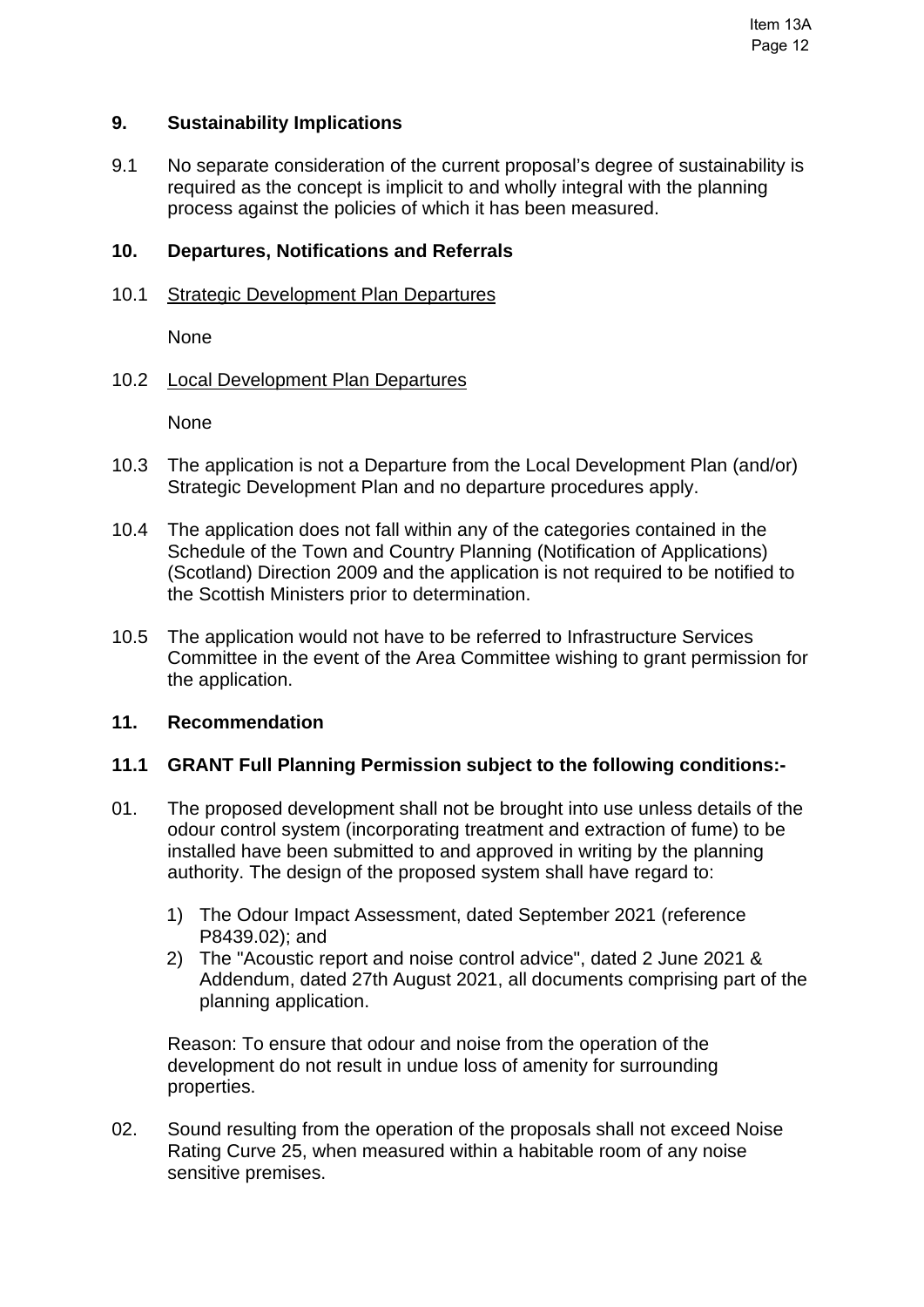Reason: To ensure that noise from the development does not result in undue loss of amenity for surrounding properties.

03. Where a distinguishable tonal component is established, the sound resulting from the operation of the proposals shall not exceed Noise Rating Curve 20, when measured within a habitable room of any noise sensitive premises.

 Reason: To ensure that noise from the development does not result in undue loss of amenity for surrounding properties.

### **11.2 Reason for Decision**

01. The Planning Authority considers that the application is for a development that is in accordance with the Aberdeenshire Local Development Plan 2017. The proposed change of use respects the scale, density, character and amenity of the surrounding area and poses no impact on the character or appearance of the Aboyne Conservation Area. Furthermore, it would not have an unacceptable impact upon adjacent land uses and residential properties by means of noise or odour and there is safe and convenient access for parking, storage and collection of waste for this commercial venture. The proposal is therefore in accordance with Policy P1 Layout siting and design, Policy P3 Infill and householder developments within settlements (including work proposals), Policy P4: Hazardous and potentially polluting developments and contaminated land, Policy B2 Town centres and office development, Policy HE2 Protecting historic and cultural Areas and Policy RD1 Providing suitable resources of the Aberdeenshire Local Development Plan 2017.

#### **For noting:-**

Part 2C (Planning Delegations) states at Section C.3.2b for Local Development, that following consultation with the Chair and Vice-Chair of the determining Committee, the Head of Planning and Environment Service can refuse planning applications for which Section 75 Agreements are not completed or Developer Obligations are not paid within four months from the date of the Committee at which the application is determined. Local Ward Members shall be notified of any such refusal.

Please note that this power may be exercised in respect of the application which is the subject of this report if the application is approved by the Committee.

**Alan Wood Director of Environment and Infrastructure Services**  Author of Report: Ann Grant Report Date: 25 November 2021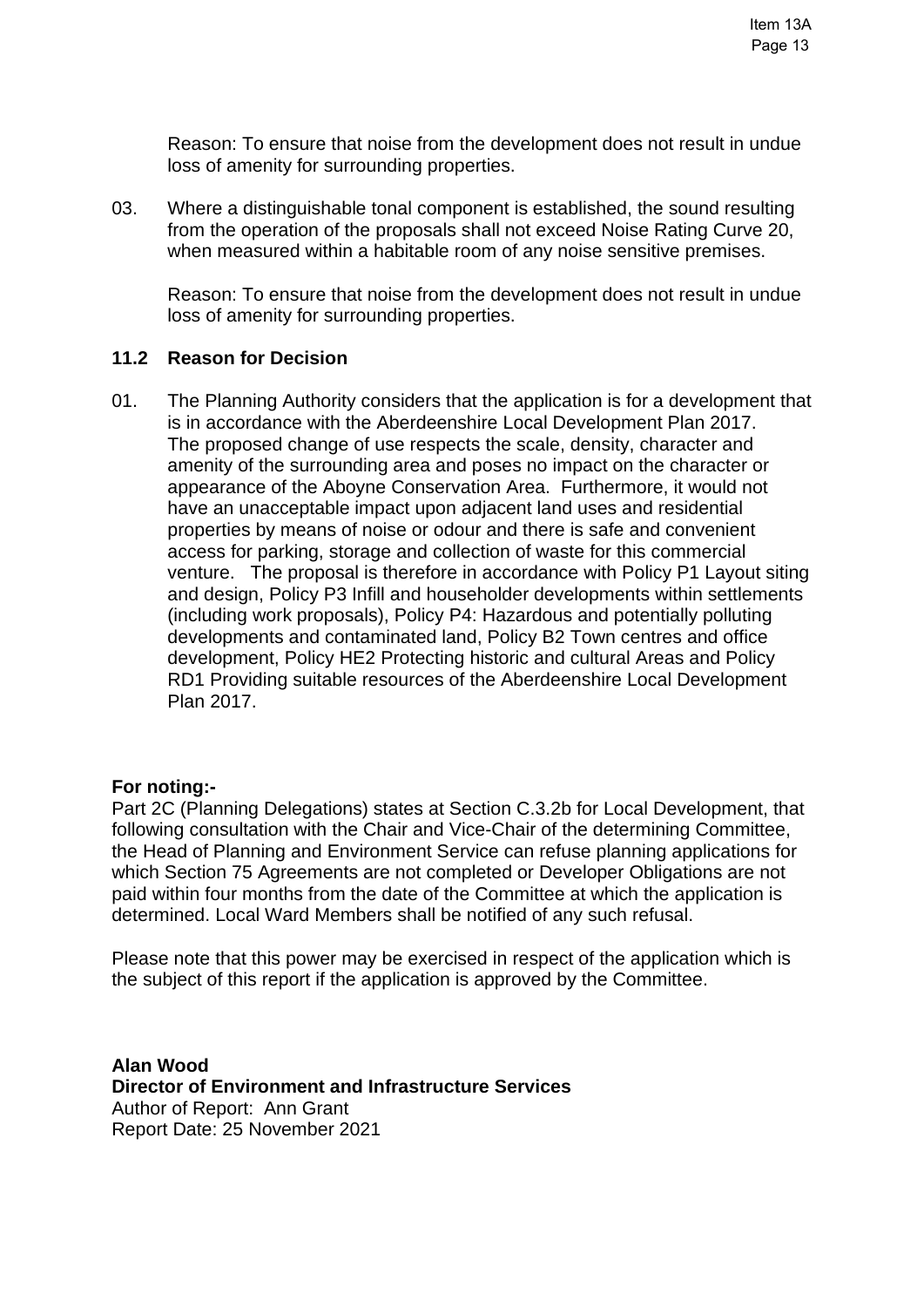Item 13A Page 14

Mid Deeside Community Council c/o Victory Hall Ballater Road Aboyne AB34 5HY [middeesidecommunitycouncil@gmail.com](mailto:middeesidecommunitycouncil@gmail.com)

Ann Grant Planner, Kincardine and Mearns/Marr Areas Planning and Environment Services Development Management Aberdeenshire Council Viewmount Arduthie Road Stonehaven AB39 2DQ

Ref: APP/2021/0883 Case Officer: Ann Grant

By email to [ann.grant@aberdeenshire.gov.uk](mailto:ann.grant@aberdeenshire.gov.uk)

Dear Ms Grant,

| Re:                          | Mid Deeside CC Consultation Request                           |
|------------------------------|---------------------------------------------------------------|
| <b>Application Number:</b>   | APP/2021/0883                                                 |
| <b>Development Proposed:</b> | Change of Use from Class 2 (Financial, Professional and Other |
|                              | Services) to Sui Generis (Hot Food Takeaway) and Erection of  |
|                              | Flue                                                          |
| <b>Address:</b>              | Former Lloyds TSB Scotland Ballater Road Aboyne               |
|                              | Aberdeenshire AB34 5HT                                        |

Further to our email correspondence last week, Mid Deeside Community Council (MDCC) has the following comments regarding the above application.

#### **Background**

The planning system is intended to "help to create high quality, diverse and sustainable places that promote well-being and attract investment". As regards what this means for Aboyne, we believe the following to be important considerations:

#### • **Potential for old TSB building as an anchor for business**

The old TSB building is in a prominent site in the centre of the village. It is situated at the end of the retail parade at the top car park on in Aboyne, in the middle of the long run of shops along the main A93/Ballater Road which runs through the village. It is also at the top of Station Brae which leads down to the Station Square shopping area. The building therefore has the potential to act as an anchor for all the businesses in Aboyne town centre. The use of the building by an attractive and vibrant business could therefore improve and enhance the vitality and viability of the village centre by serving local residents and attracting visitors, thereby increasing

31 May 2021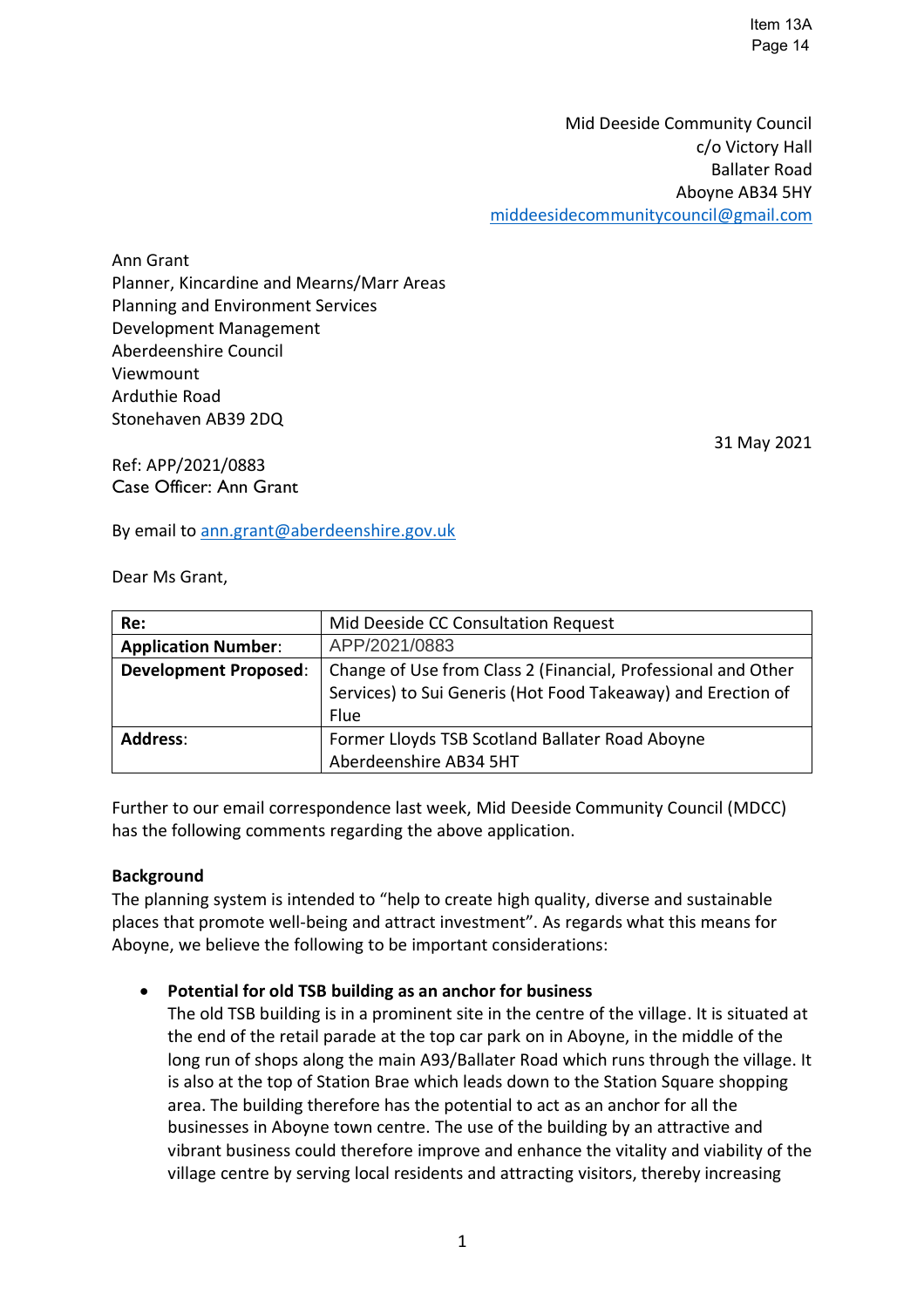footfall for existing businesses and making the village centre more attractive to new ones. Conversely, conversion of the building to a use which detracts from the character of the conservation area or causes nuisance will affect the attractiveness of the village as a whole, not merely the premises themselves and their immediate vicinity.

#### • **Status as a conservation area**

The building is in a conservation area. As a minimum, new development should not harm the character or appearance of the area but should, if possible, positively enhance it through good quality design.

### **Application to these proposals**

In principle, the old TSB building seems more suited to conversion to a takeaway use than to the restaurant use previously proposed by application reference APP/2021/0677. Whilst the proposal will not be welcomed by all, there are many in the village who will appreciate an additional takeaway offer which complements existing businesses.

However, the following considerations should be taken into account:

### **1. Impact on the conservation area**

### **a. Ballater Road frontage**

The proposed floorplans show a storage area to be sited behind the existing window fronting the main road. It is not clear how "a splay of light" from this window will be able to contribute to the area as asserted in the planning statement. We are concerned that this will have a negative impact on the external appearance of the building and on the conservation area as a whole.

# **b. Signage and external decoration**

The choice and quality of signage on the building by the ultimate occupier may enhance or detract from the conservation area and the centre of the village, however no information is included with the application concerning these elements of the development. In the absence of being able to comment on such proposals, we ask that consent for signage and external decoration (including choice of paint colours) is withheld unless the proposals positively enhance the conservation area.

#### **c. External flue**

The proposal includes a prominent external flue. This will have a significant visual impact on the conservation area and a potentially significant impact on the area as a whole in terms of odour. We ask whether the current proposals for the external flue are essential or whether alternative arrangements could be proposed for ventilation at the property which will have a lesser visual and olfactory impact.

#### **d. Litter**

We ask that a condition be imposed requiring that the occupier is responsible for keeping the area immediately surrounding the premises clear of litter.

#### **2. Opening hours**

The opening hours of the premises should be restricted to no later than other businesses in Aboyne or of those in neighbouring villages. This is to protect the amenity of residents in the centre of the village, and would help to reduce the risk of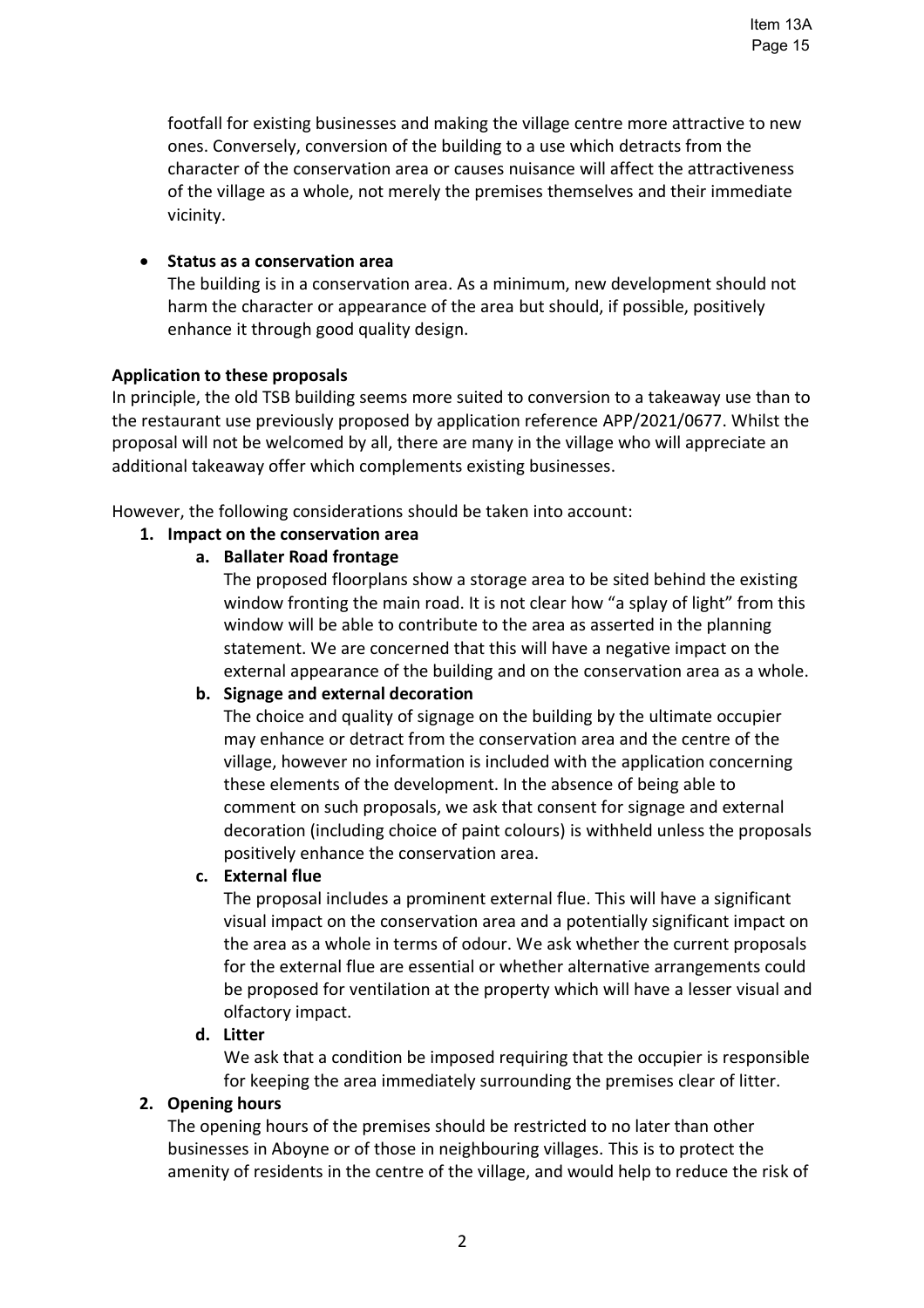attracting visitors from outwith the village late at night which could otherwise exacerbate existing problems regarding late-night nuisance.

Therefore, we believe that careful consideration needs to be given to the external design of the building (including the impact on external design of the internal layout), the opening hours of the business, and the potential for nuisance by way of smell and litter in order to avoid a detrimental impact on the conservation area and the centre of the village as a whole. However, if these concerns can be managed, for example by satisfactory conditions on the planning permission or other requisite consents, we appreciate that the use of the property by a takeaway business has the potential to provide a service that many will appreciate, and which may reduce journeys currently made to other areas for takeaway food.

Please let us know if you have any questions or would like further clarification.

Yours sincerely,



**Fiona Sawyer** Planning Lead For and on behalf of **Mid Deeside Community Council**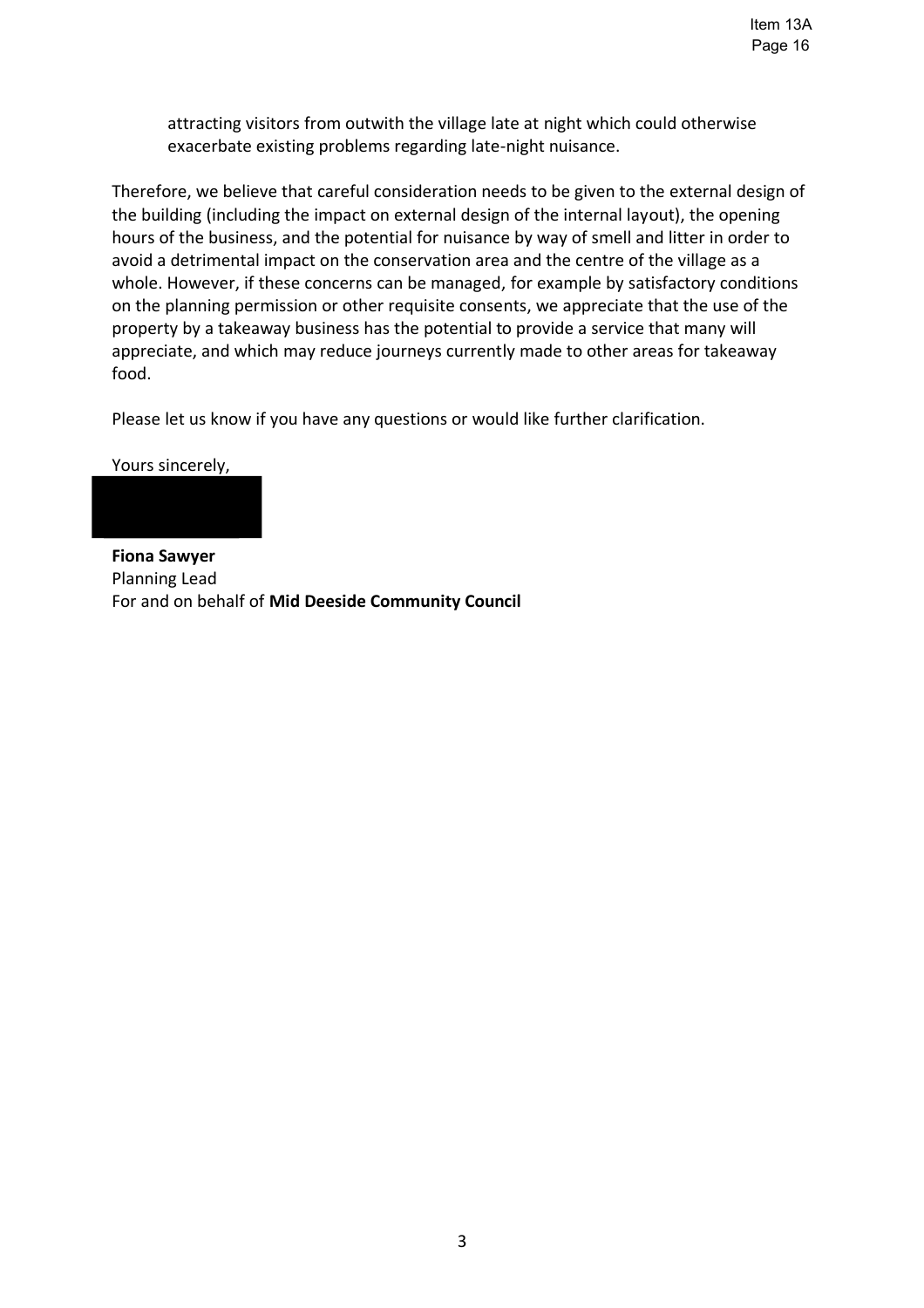| 10:                 | Planning Unline                                                                                                                                    |
|---------------------|----------------------------------------------------------------------------------------------------------------------------------------------------|
| Subject:            | APP/2021/0883 - Change of Use from Class 2 (Financial, Professional and Other Services) to Sui Generis<br>(Hot Food Takeaway) and Erection of Flue |
| Date:               | 10 May 2021 21:08:33                                                                                                                               |
| <b>Attachments:</b> | <b>OBJECTION to Planning Application - APP-2021-0883.docx</b>                                                                                      |

Please find attached a Letter of Objection of behalf of Mr David and Mrs Cathy Graham in respect of the above application.

Commentor type : Neighbour

We confirm that a hard copy of the letter will follow by post.

We would appreciate it if you could acknowledge receipt of this email,

Kind Regards,

David

 $\overline{a}$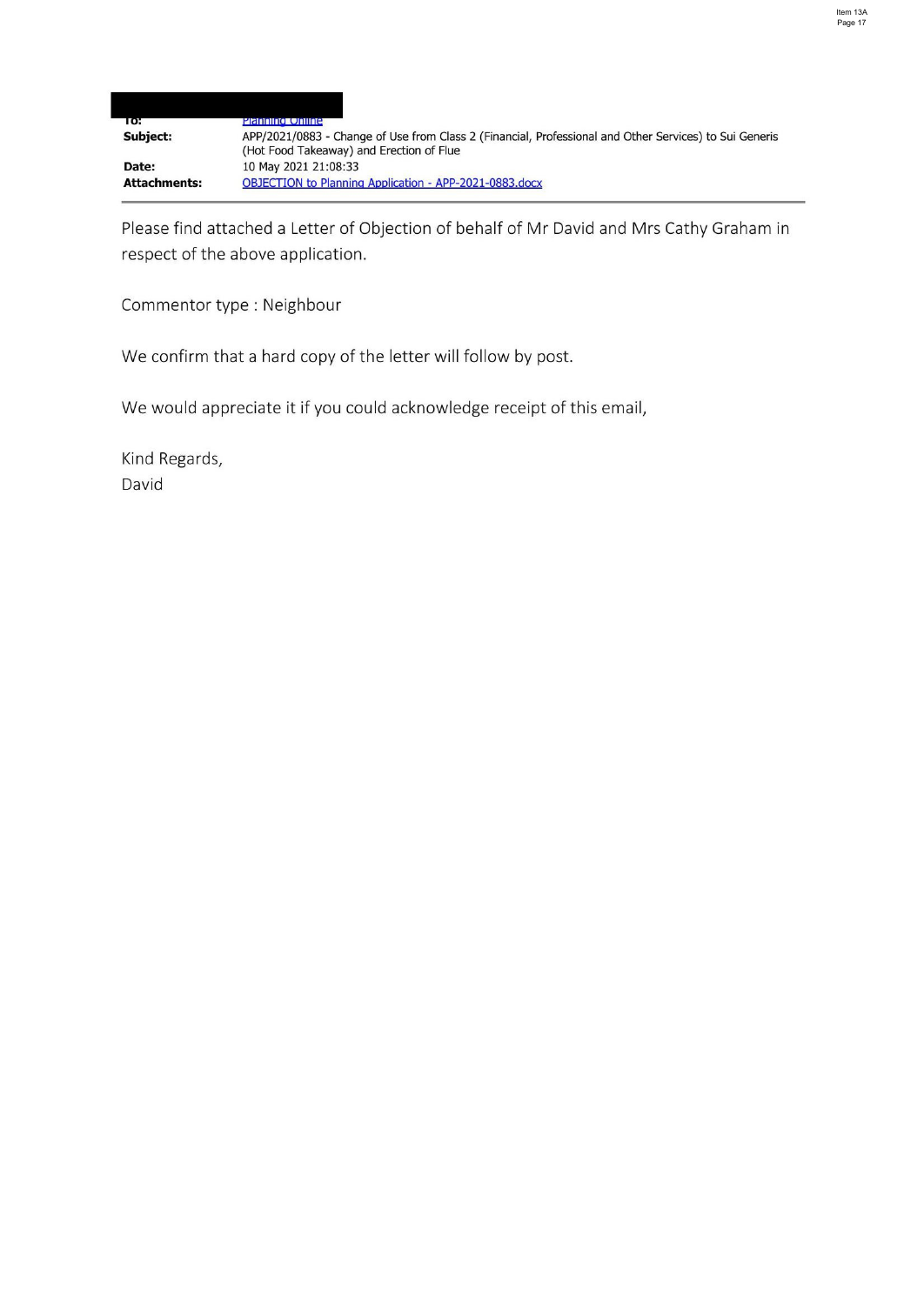Item 13A Page 18

Rowanbank, Station Square, Aboyne, **AB34 5HX** 

# 10 May 2021

# OBJECTION to Planning Application: APP/2020/0883 | Change of Use from Class 2 (Financial, Professional and Other Services) to Sui Generis (Hot Food Takeaway) and Erection of Flue

Dear Officers of the Aberdeenshire Council,

We are writing this letter to ask the council to OPPOSE the above planning application.

Please find below our comments to illustrate why we OBJECT to the planning application:

### **Environmental Concerns**

#### **Noise**

We are very concerned about the increase in external noise associated with the public/business use of the proposed development. The existing restaurant/takeaway adjacent to the proposed development generates a level of noise which will be increased by the proposed development. Move-over, the development has proposed opening hours that are significantly more than the existing restaurant/takeaway and the opening hours of the bank that previously occupied the premises, thus impacting our property for the majority of the day, evening and night-time, 7 days a week.

It will include excess of evening/night time traffic, slamming of car doors, loud conversations from customers on foot, delivery traffic, noisy gatherings of customers, litter and anti-social behaviour in the vicinity of the development and our property / driveway.

The report has stated that the NR25 curve is "normally sufficient to indicate that disturbance will not be caused". We question whether this is appropriate? We are living in a very quiet country-side area, especially during weekends, evenings and more importantly night time and the choice of NR25 doesn't seem to be appropriate.

More fundamentally, the report provided by the applicant does not take into account the extranoise generated by such a developments activity. After 6.00pm, once the existing business are closed, this area is a quiet residential area. Late service and take away for the proposed opening hours will generate an increased level of evening and night time noise, 7 days a week, which is currently not present in this area.

We are concerned that the developments' windows will be open in the summer season adding to the noise and odours levels.

#### Odours

We are concerned about the inevitable increase in cooking smells that the proposed development will generate, a minimum of 14 hours a day, 7 days a week, and the impact of the air quality around our property and surrounding area. This is in addition to the current air quality impact generated by the existing Nurtaj Restaurant.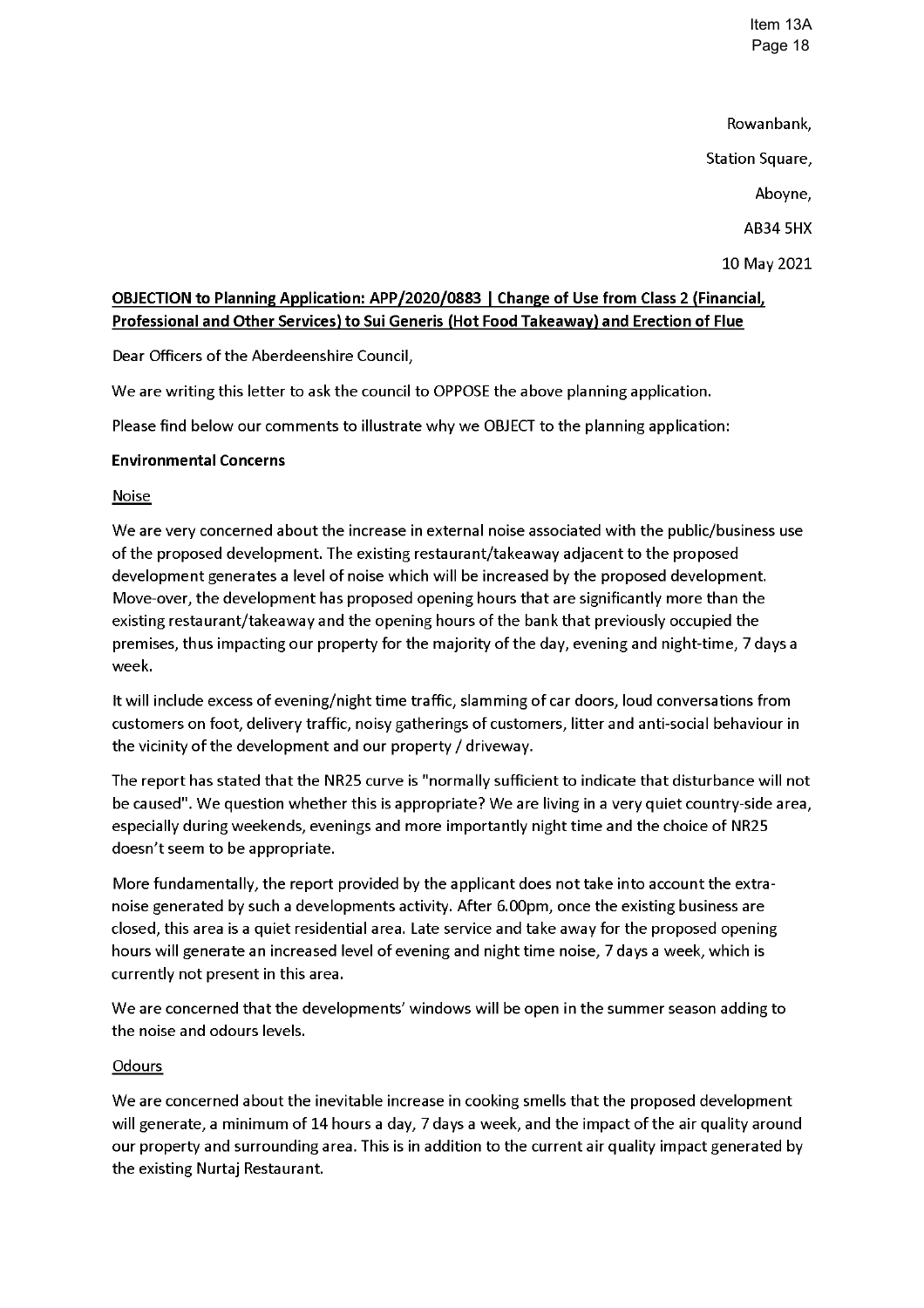We would like the council to instruct an Odour report to be carried out and taken into consideration when assessing this application.

#### General

Bearing in mind the nature of the proposed development, the opening hours, its proximity to the access to our property and the layout plans showing no toilet provision for customers, we are concerned that the development will encourage anti-social behaviour such as, but not limited to, littering of food products and their packaging and urination in the private access to our property.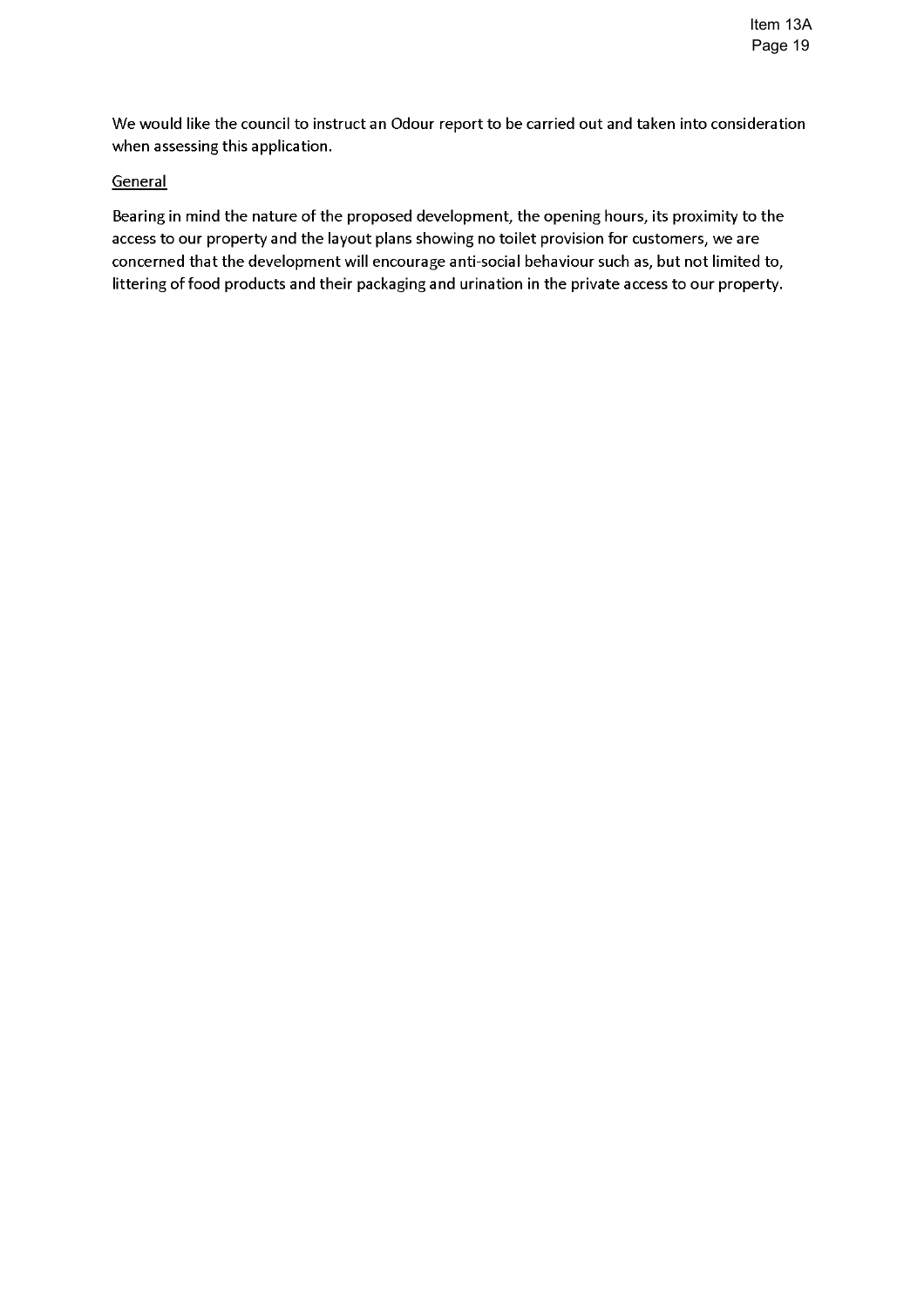#### **Extraction System and Flue**

The proposed flue is described as "state of the art". This does not accurately describe the flue so we feel a more detailed description should be provided to ascertain the design and operation of the equipment.

The proposed flue is in direct line of sight from our property and does not appear to be in keeping with the rules and regulations of the conservation area in which the property is located.

The applicant has provided "General Guidelines" for maintaining and cleaning the extraction system and flue. We would like to know who will be responsible for monitoring and maintaining this to prevent cooking odours and associated noise levels from increasing over time. The applicant is named as "Sava Estates" but the application name contains "Sui Generis". Therefore it's not clear who will be responsible, should this be approved.

There is a high risk of permanent noise from extraction and intake fans if they operate below standard.

There has been no consideration given to the effect of wind on neighbouring properties.

#### **Sewage**

The current sewage system is narrow, as old as the surrounding properties (circa 170 years), which crosses different properties and is shared.

The proposed development is in a building that was originally built for the purposes of a bank and its staff. We are extremely concerned about the potential for excess kitchen fat going into a very old system not designed for the proposed development.

We are concerned that the proposer has not submitted a proper assessment of this a part of the application.

In the previous applications for the site, Scottish Water have stated that they are unable to assess the impact of the development on Sewerage and Water demands. We feel this is an essential aspect of the application.

#### **Parking**

Access to our property is between the proposed development and the existing Nurtaj Indian Restaurant. We continuously experience cars obstructing our access, despite road markings to indicate that the access has to be kept clear.

Our concern is that this situation will only get worse as a result of the proposed development, in particular the proposed opening hours which are greatly increased compared to the previous opening hours of the bank.